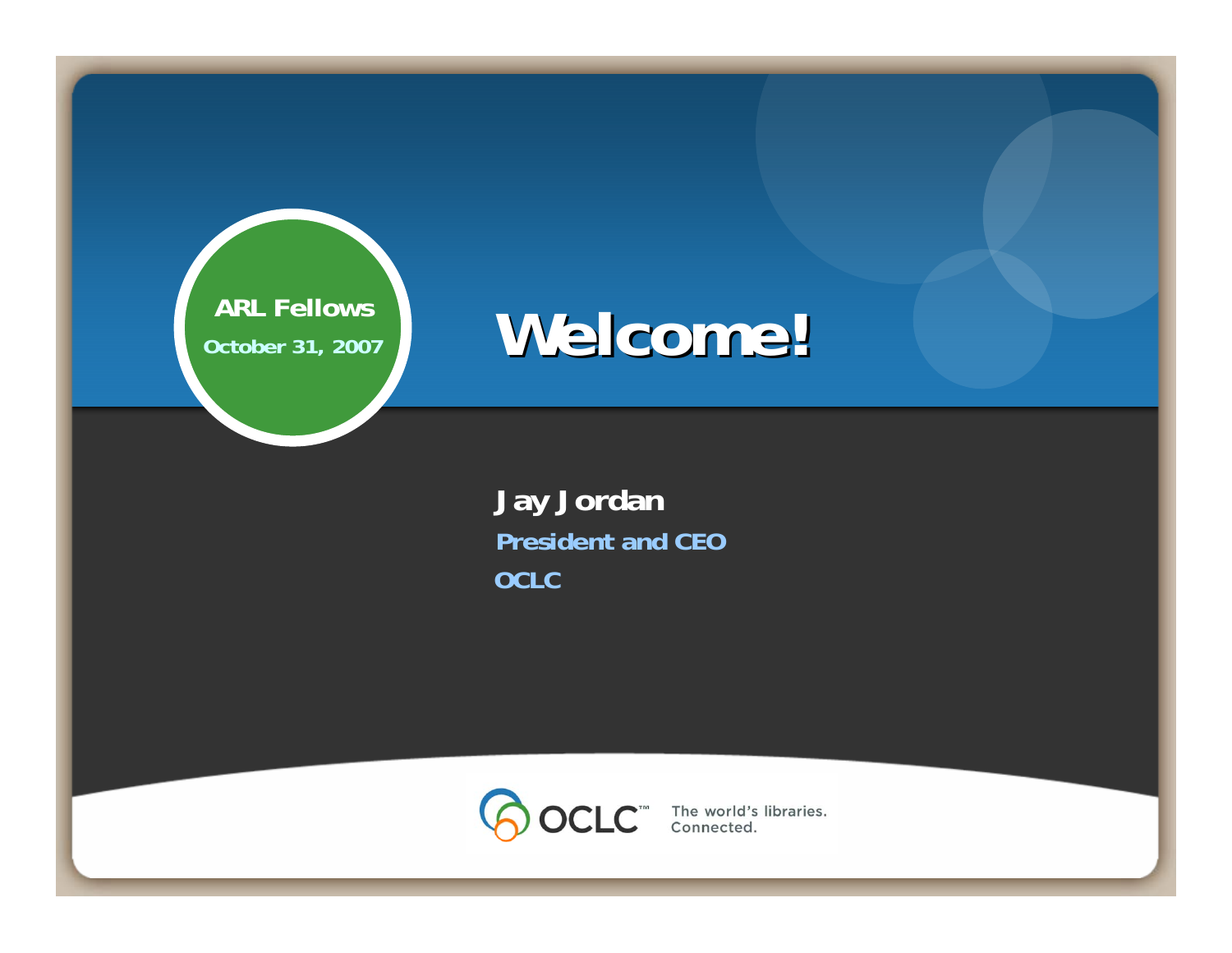#### **2007-2008 ARL Fellows -2008 ARL Fellows 2008 ARL Fellows**



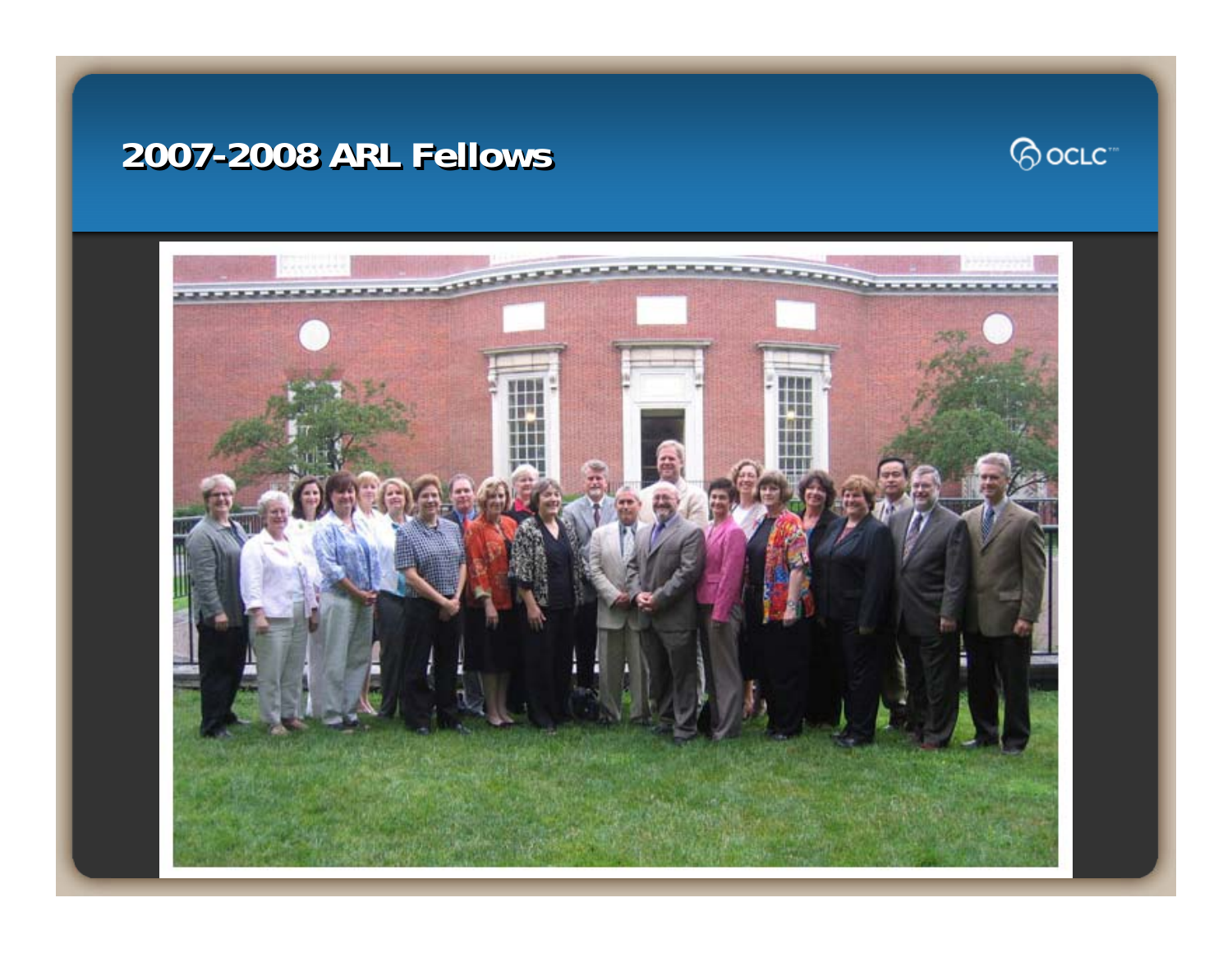# **OCLC Headquarters: Dublin, Ohio, US**



**Australia:Footscray, Victoria Canada: Calgary, Alberta Chambly, Quebec Winnipeg, Manitoba China:Beijing France:Asnières sur SeineGermany: BerlinBonnOberhaching**

**Mexico: Mexico City Netherlands:Leiden, The Hague Switzerland: BaselUnited Kingdom: Birmingham Sheffield**

**United States:Bethlehem, Pennsylvania Blackwood, New Jersey Bloomfield, New Jersey Boulder, Colorado Lacey, Washington Ontario, California Overland Park, Kansas Seattle, Washington Washington, D.C.**

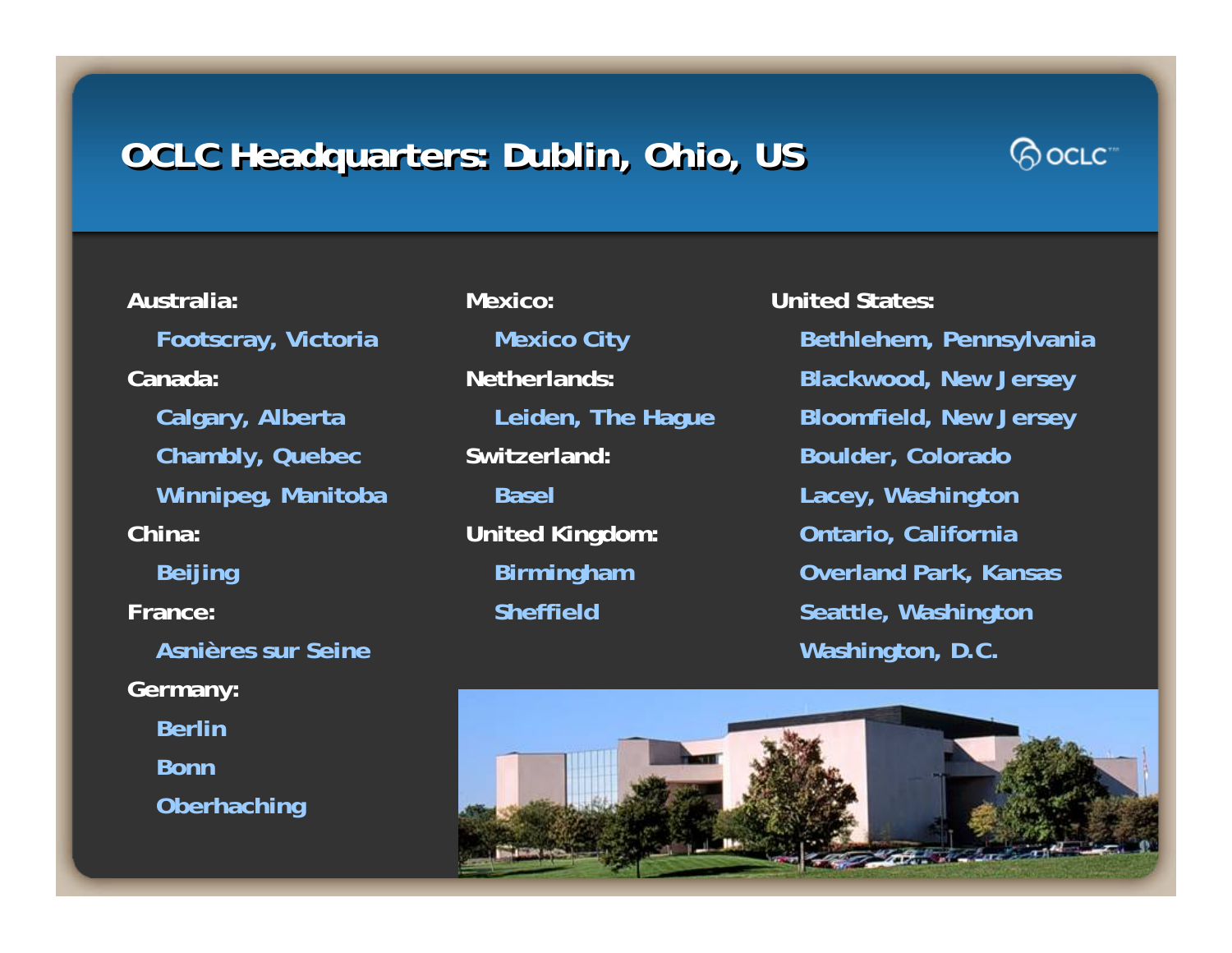#### **OCLC Participants OCLC Participants**



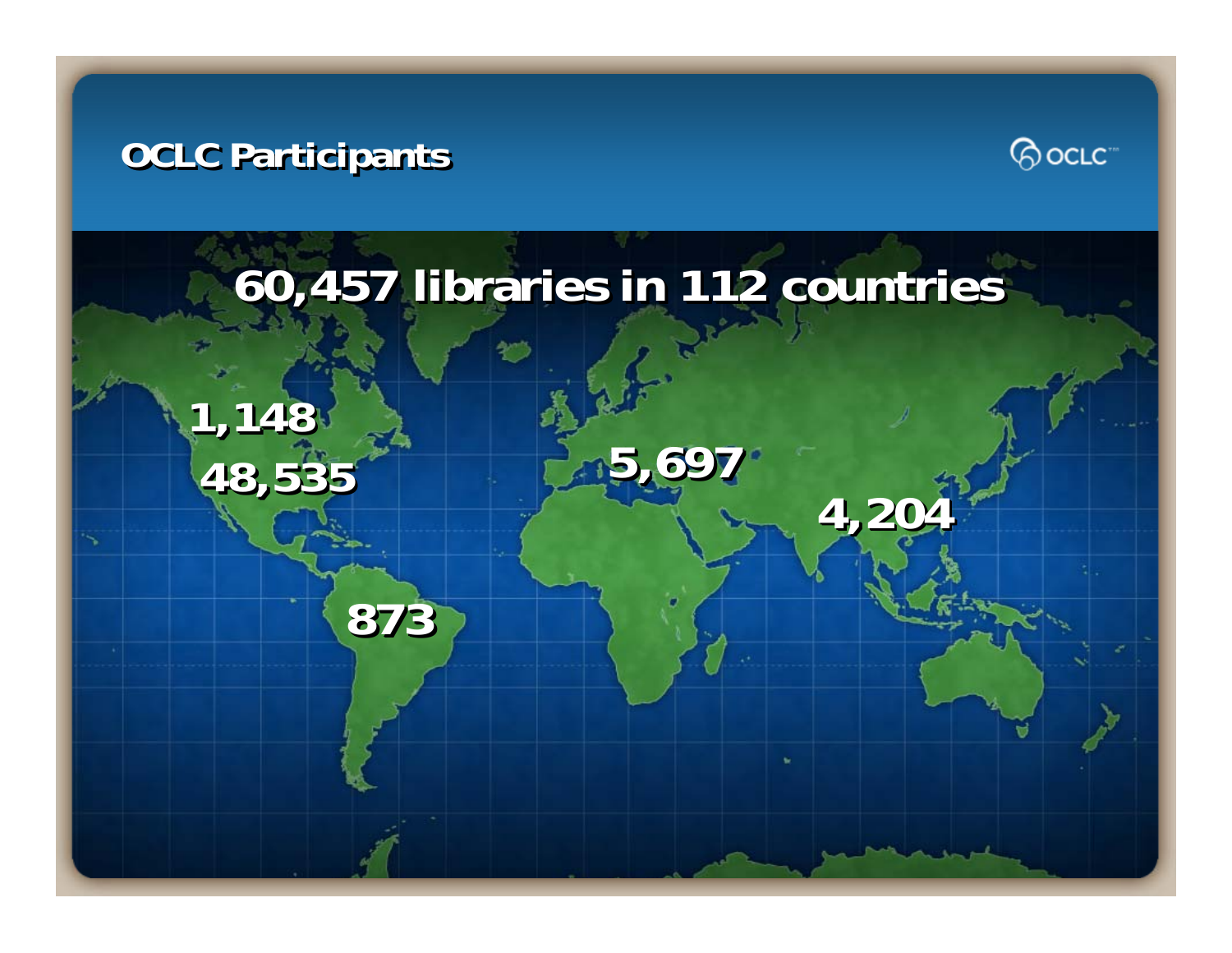## **Research Libraries and OCLC Research Libraries and OCLC**



- **123 ARL libraries are OCLC members**
- **Board of Trustees: Larry Alford, Bill Crowe, Betsy Wilson (ARL librarians)**
- **11 delegates (out of 70) on Members Council are from ARL libraries**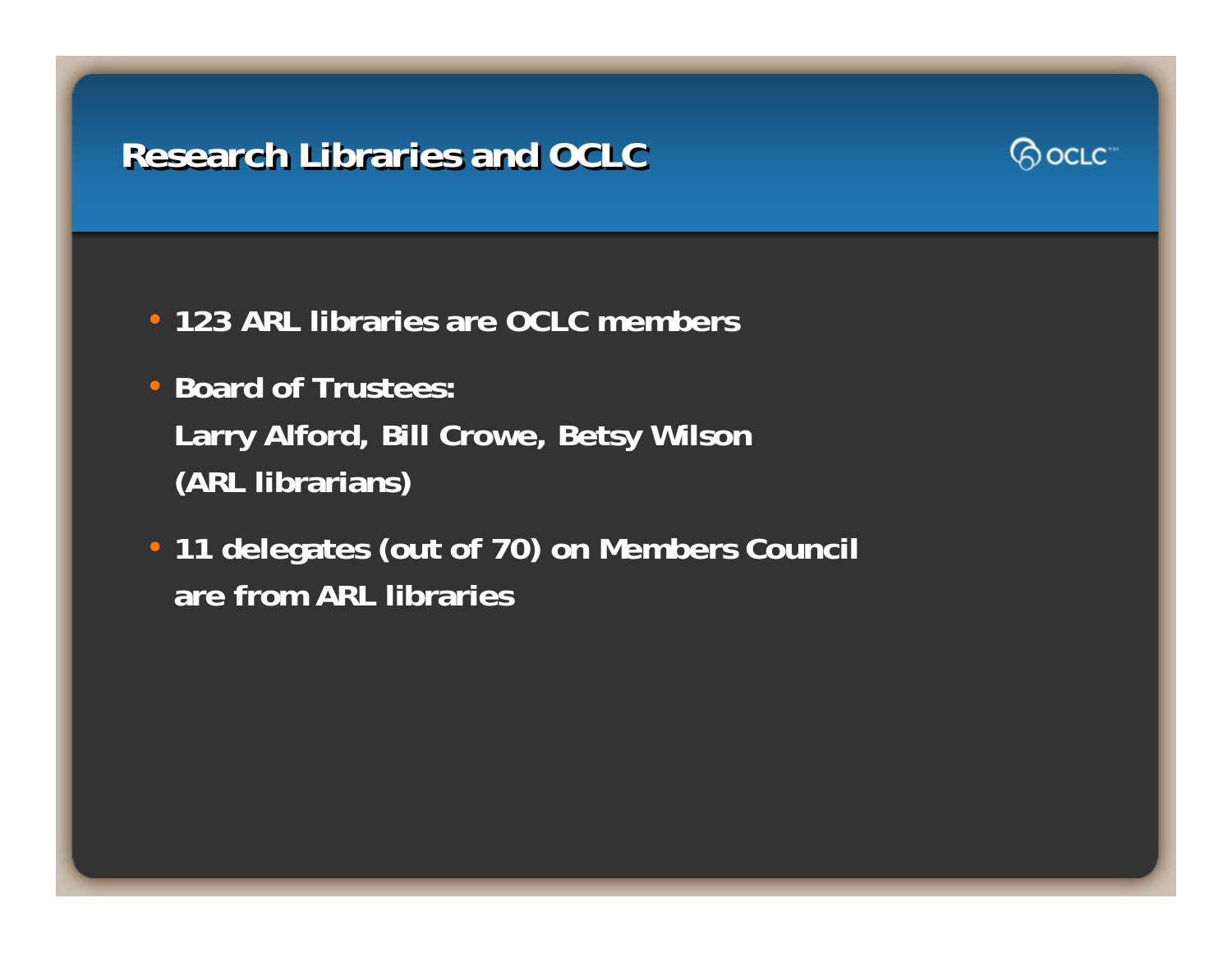### **2007 ACRL Librarian of the Year 2007 ACRL Librarian of the Year 2007 ACRL Librarian of the Year**



**Lizabeth Wilson**

**Dean of Libraries University of Washington Chair OCLC Board of Trustees**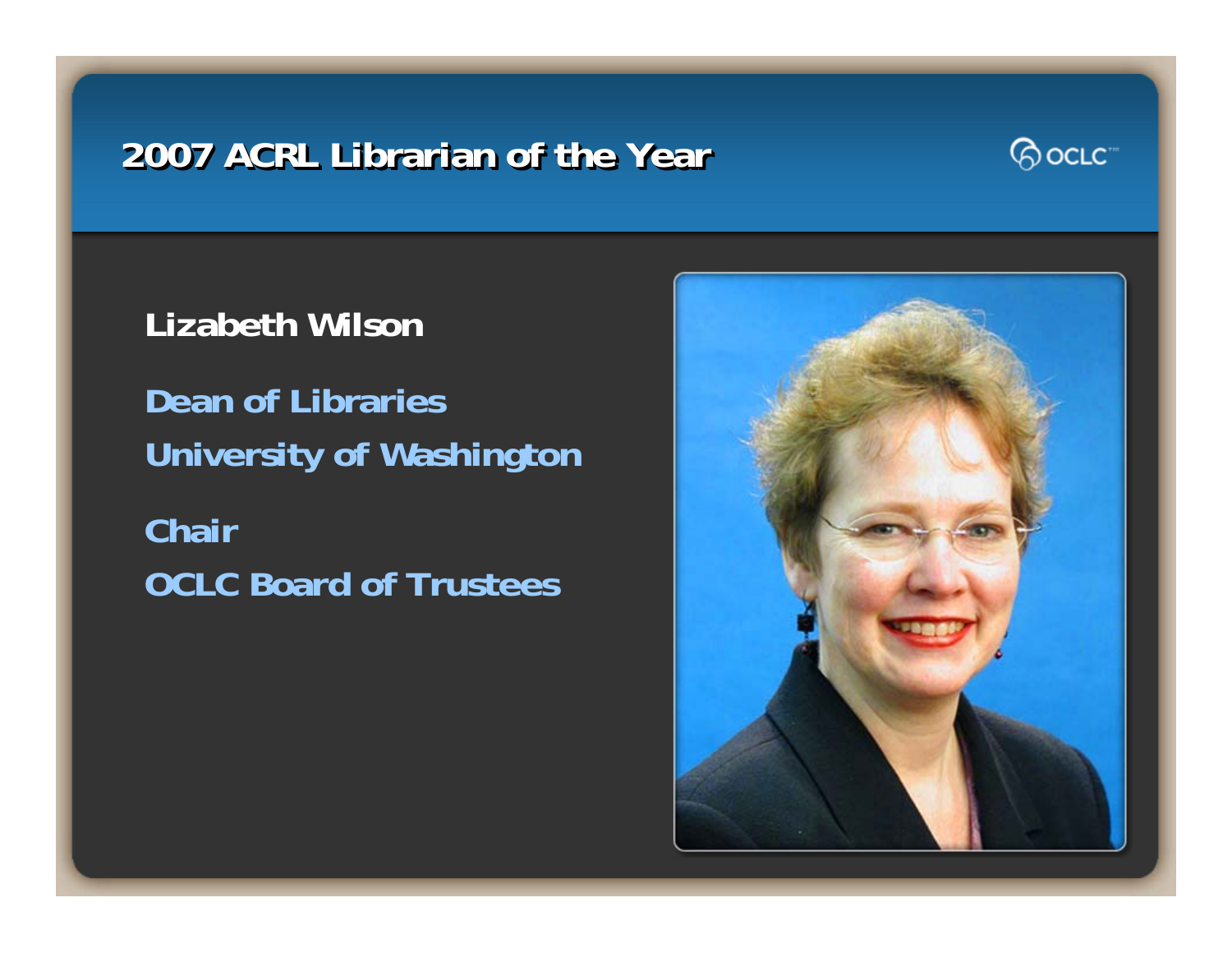# **Hugh C. Atkinson Award**



**James Neal**

**Vice President forInformation Servicesand University Librarian, Columbia University**

**RLG Committee of theOCLC Board of Trustees**

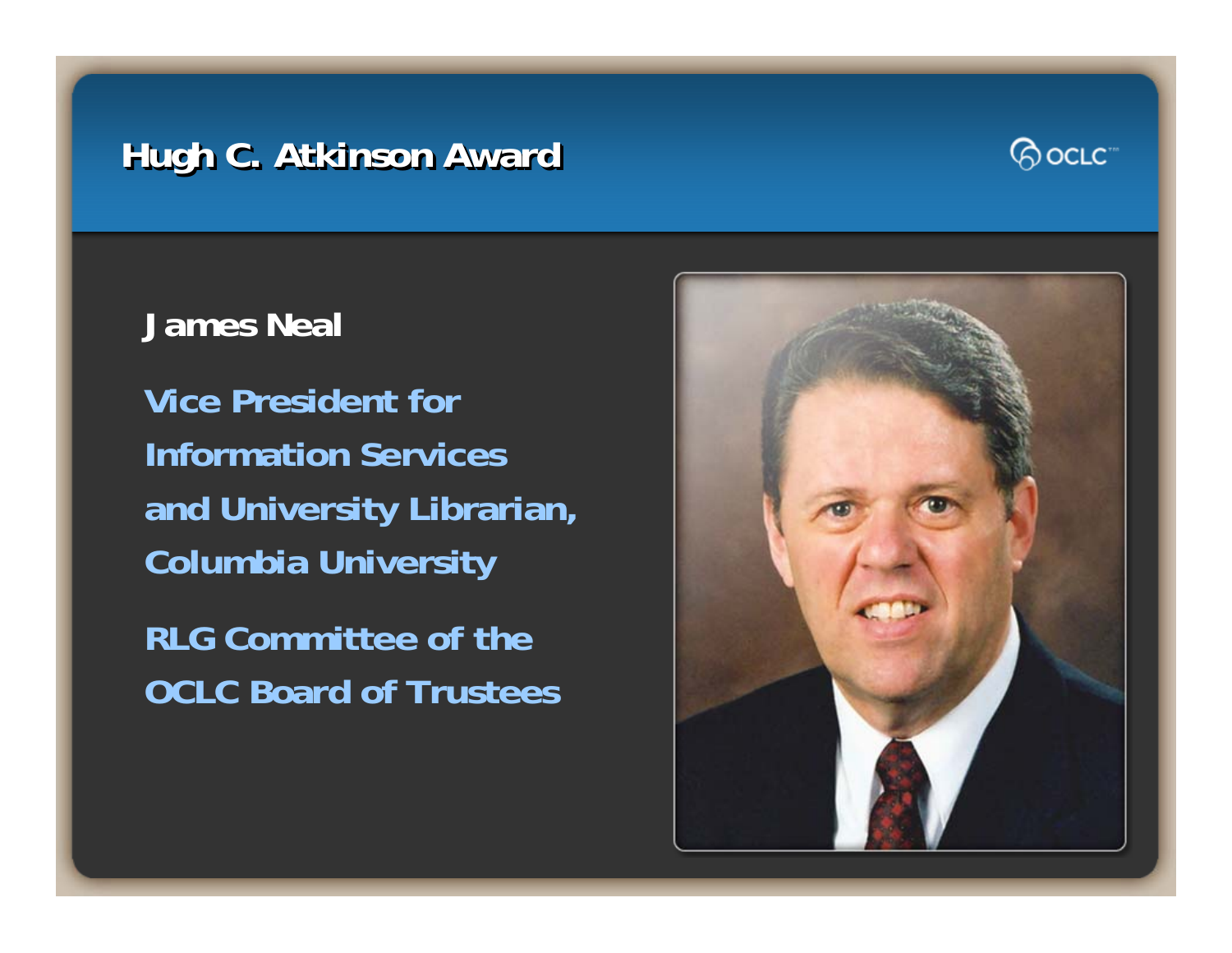# **OCLC Beijing Office opens July 20, 2007**



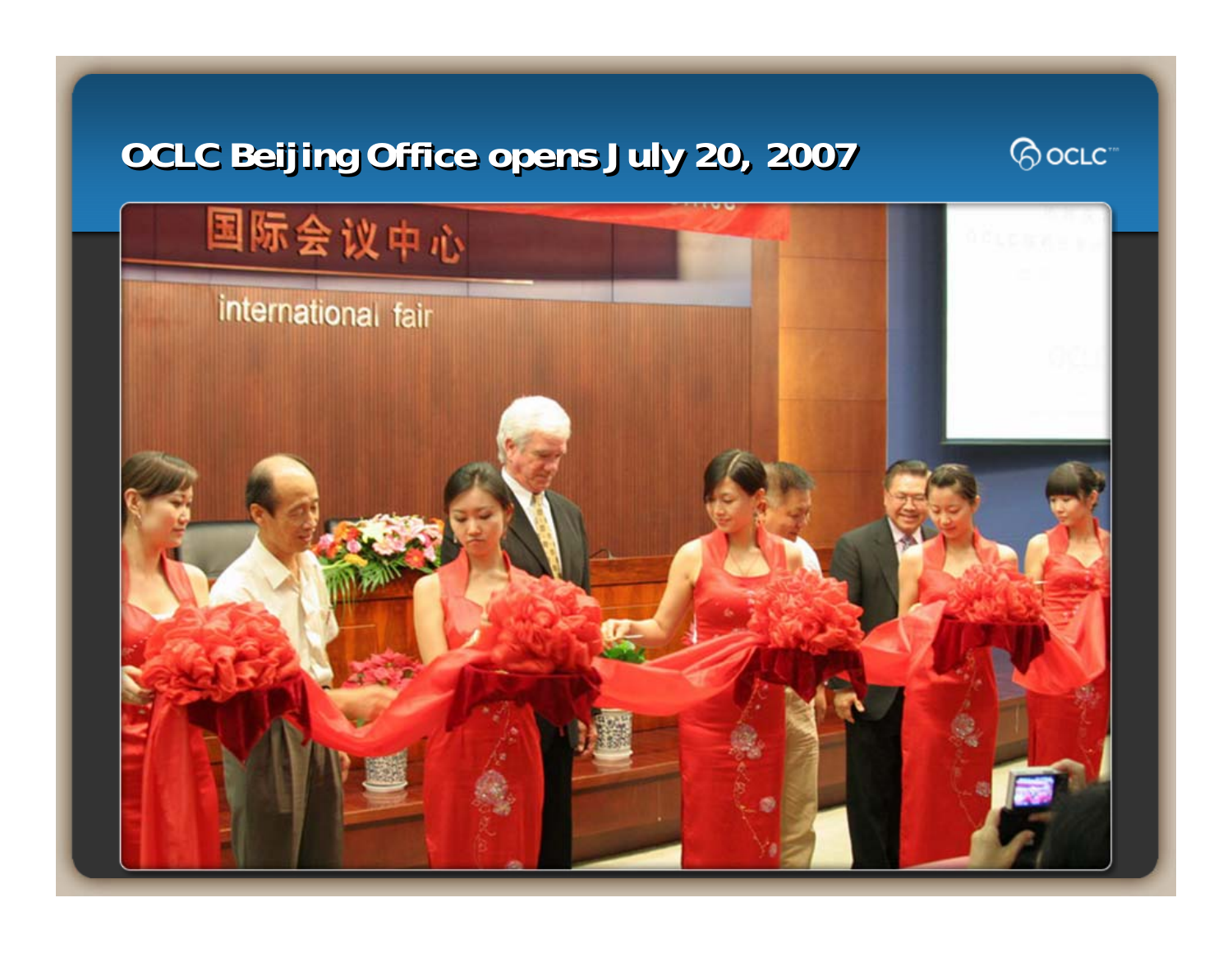# **<sup>4</sup>th China-U.S. Library Conference 4th China -U.S. Library Conference U.S. Library Conference October 23-25, 2007 October 23 October 23 -25, 2007 25, 2007**



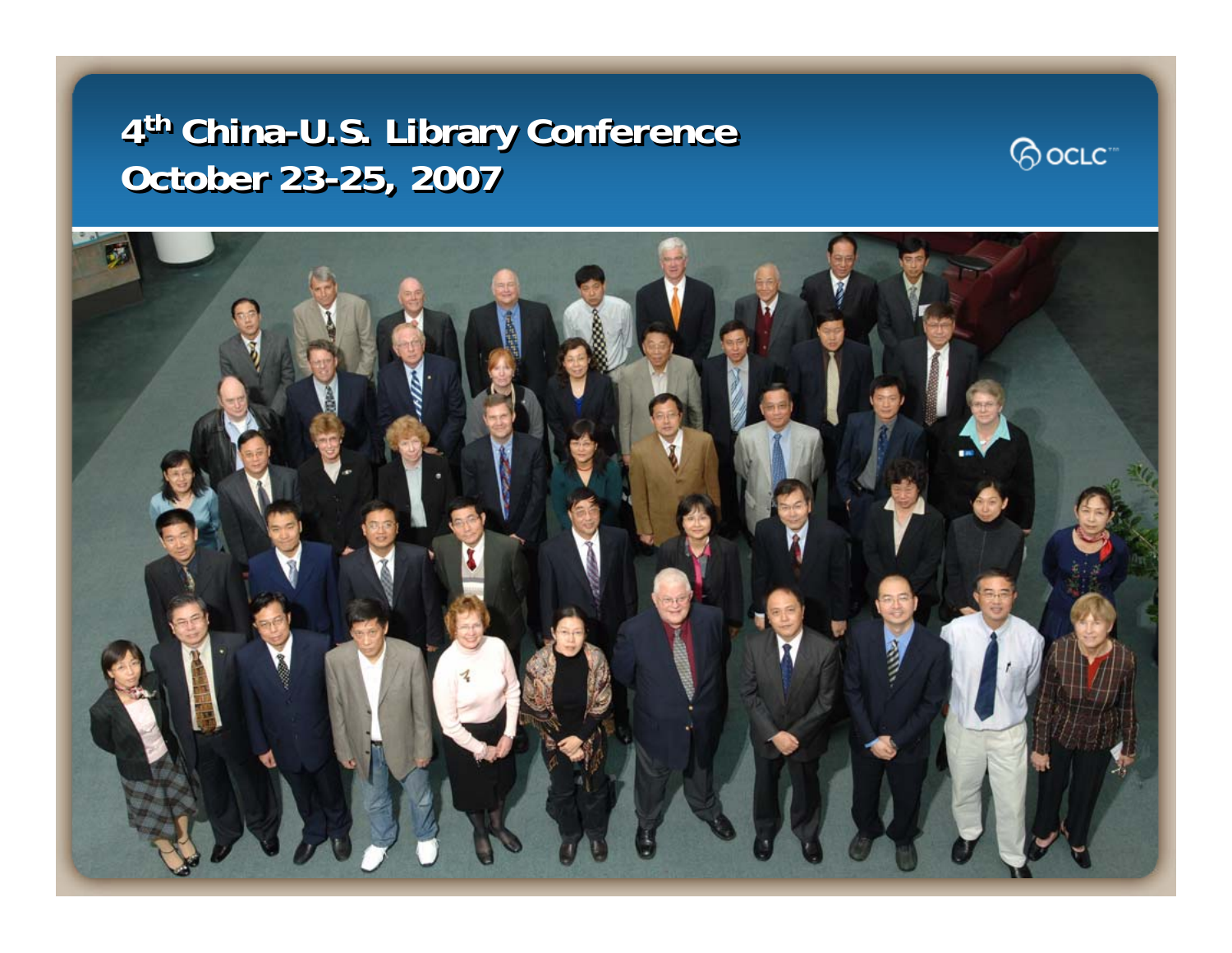# **WorldCat at June 30, 2007 WorldCat at June 30, 2007**



**72.1m Books3.5m Serials2.8m Visual materials**

**1.2m Maps**

**1.9m Sound recordings 1.9m Scores.4m Computer files**

**86 million records 1.14 billion holdings**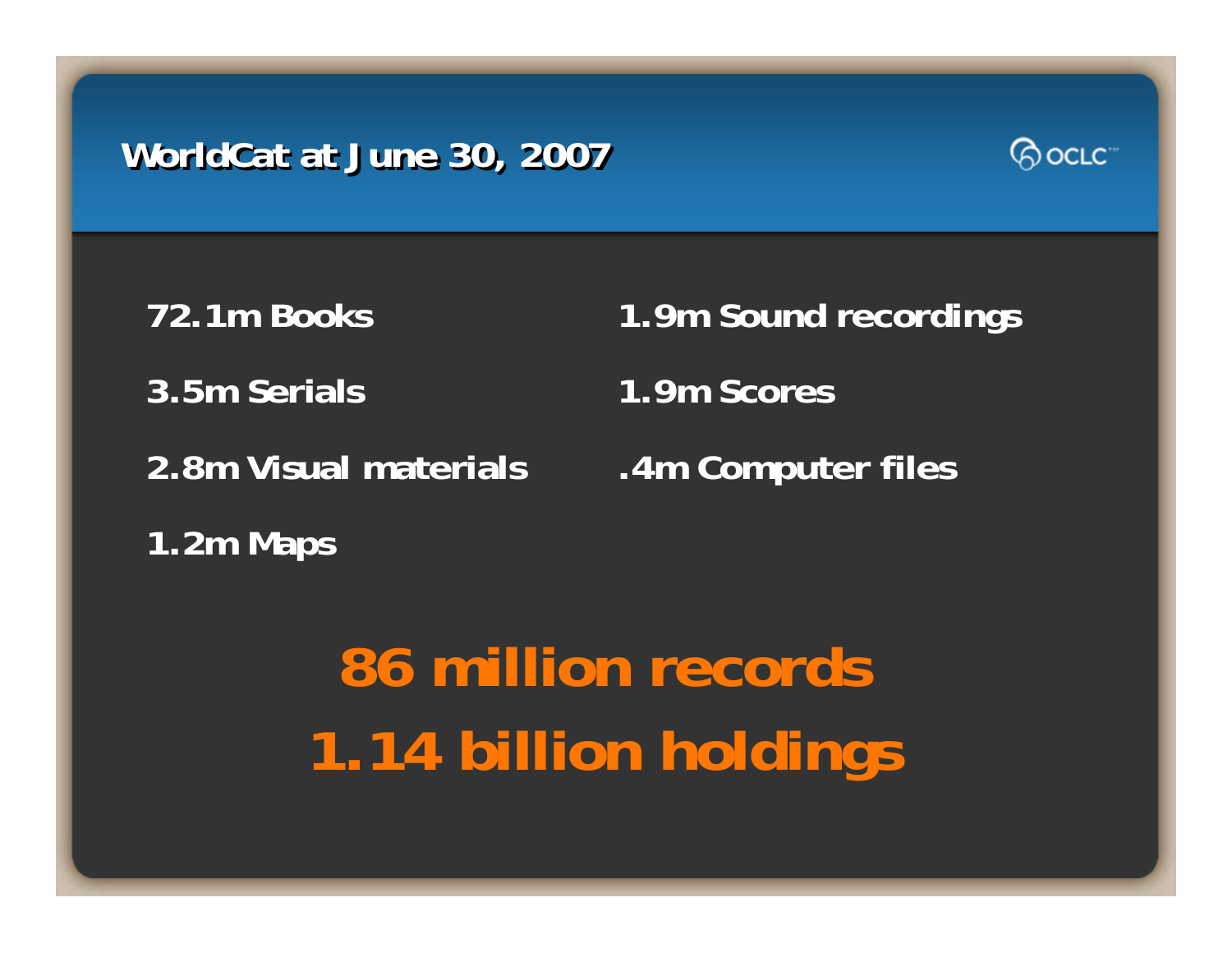



|                                  |        | 2006/2007 2005/2006 |
|----------------------------------|--------|---------------------|
| Items cataloged online           | 31.7m  | 28.4m               |
| Items cataloged<br>via batchload | 139.7m | 86.4m               |
| Catalog records added            | 18.7m  | 9.3m                |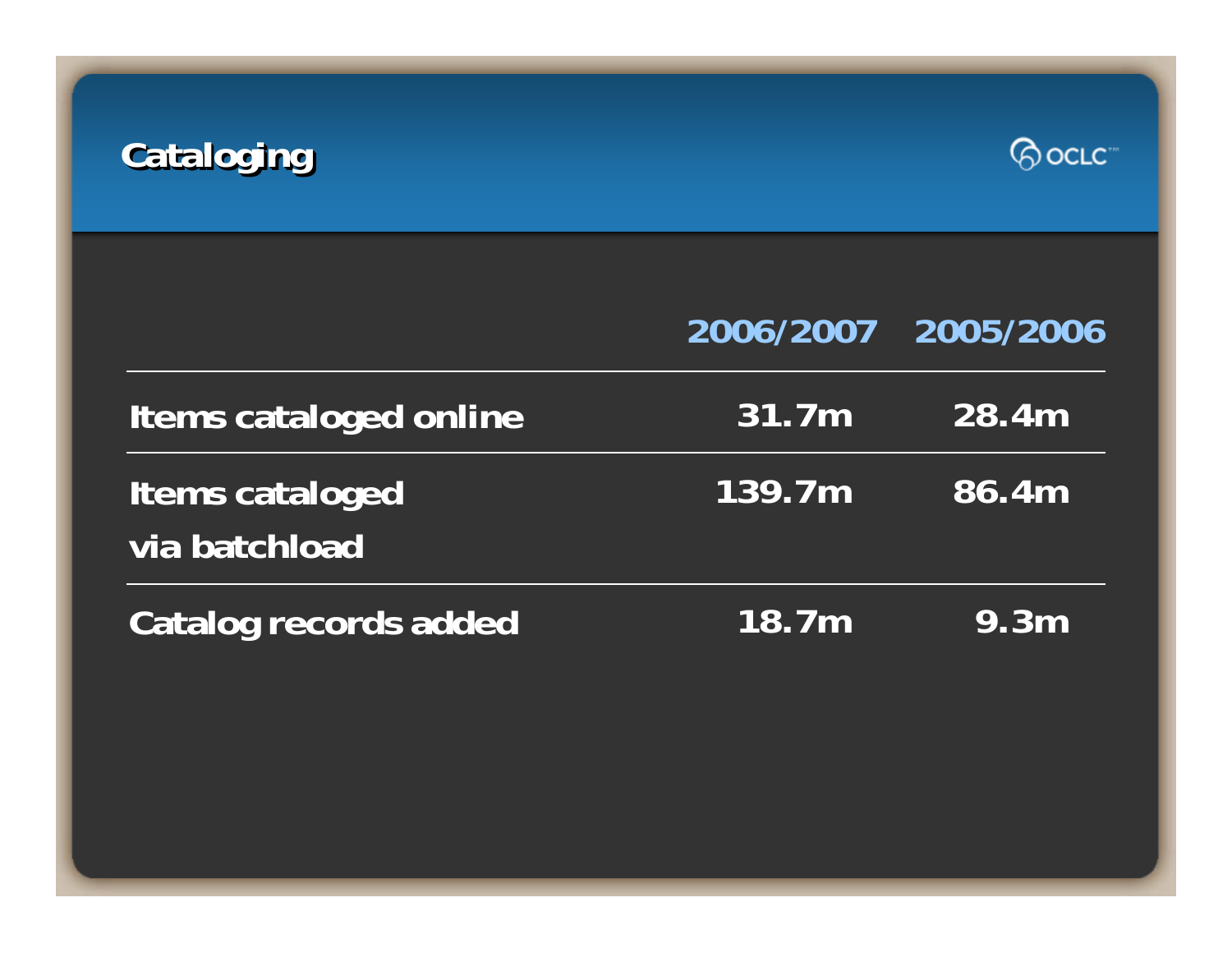# **Top 10 Original Catalogers—Fiscal 2007 Top 10 Original Catalogers—Fiscal 2007**



| <b>Godfrey Memorial Library</b>                 | 135,830 |
|-------------------------------------------------|---------|
| <b>University of Hong Kong</b>                  | 85,157  |
| South Asia Union Catalog Project                | 45,457  |
| <b>Center for Research Libraries</b>            | 44,012  |
| <b>Florence Griswold Museum</b>                 | 38,967  |
| <b>Northwestern University</b>                  | 24,357  |
| <b>New York Public Library Research Library</b> | 17,895  |
| <b>Newberry Library</b>                         | 16,624  |
| University of California, Berkeley              | 16,588  |
| <b>Chinese University of Hong Kong</b>          | 13,873  |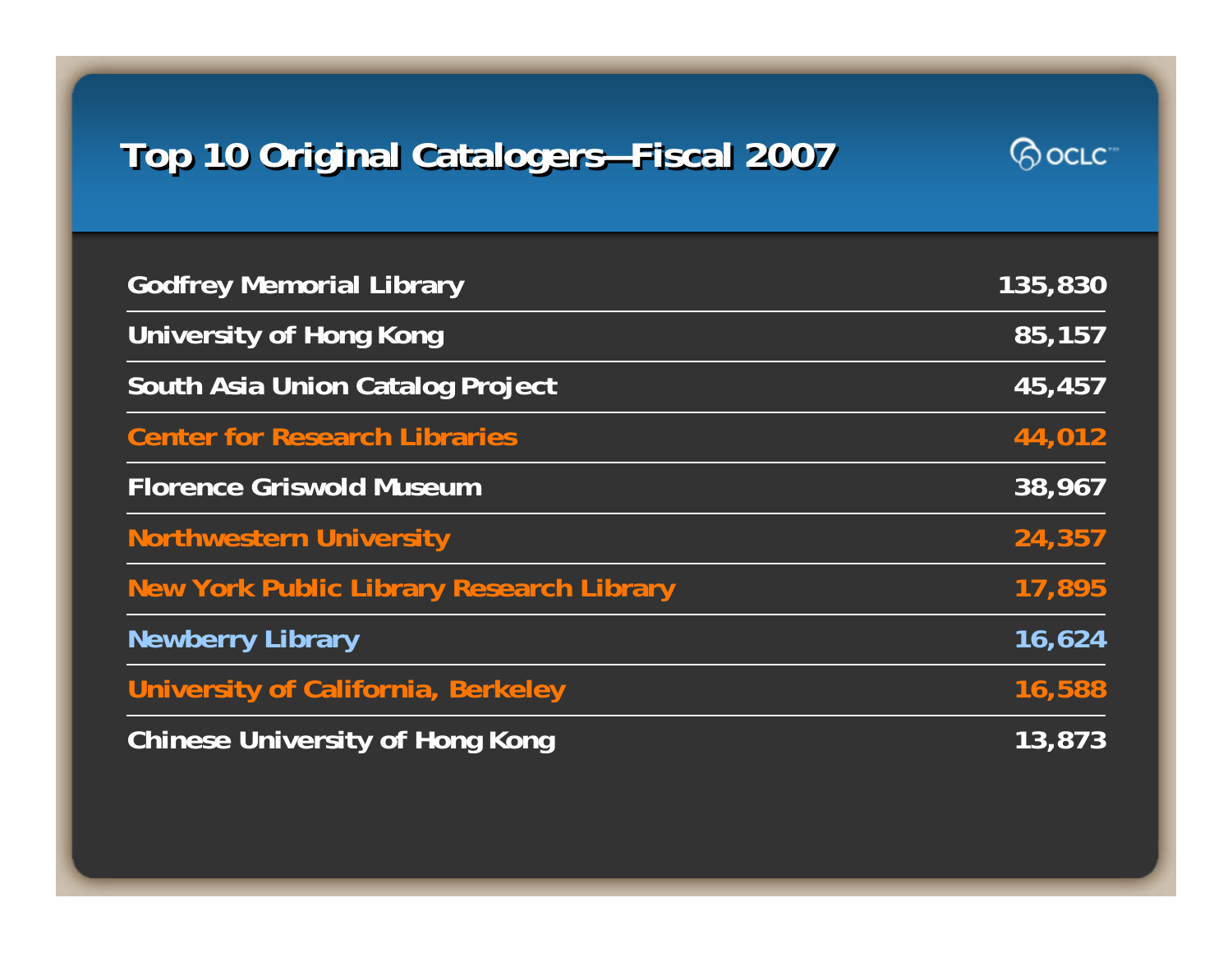# **RLG Union Catalog RLG Union Catalog RLG Union Catalog**





#### Status of the integration of the RLG Union Catalog into WorldCat

#### Phase 1 | Phase 1A | Phase 2 | Phase 2A | Phase 3

Phase 1

Match all RLG Union Catalog Primary Cluster Members (representing the most complete cataloging in a cluster) against WorldCat, adding

new Mast appropriat **records processed 50.4m**Phase co **records matched40.3m**Records I Records I **7.8mrecords added**RIG. New Mas Records ( **300k non-Latin script**  Subset of **records added**■ Non-La **30minstitution records created** $\blacksquare$  Matche ∎ New Mi ■ Master Room as children to main.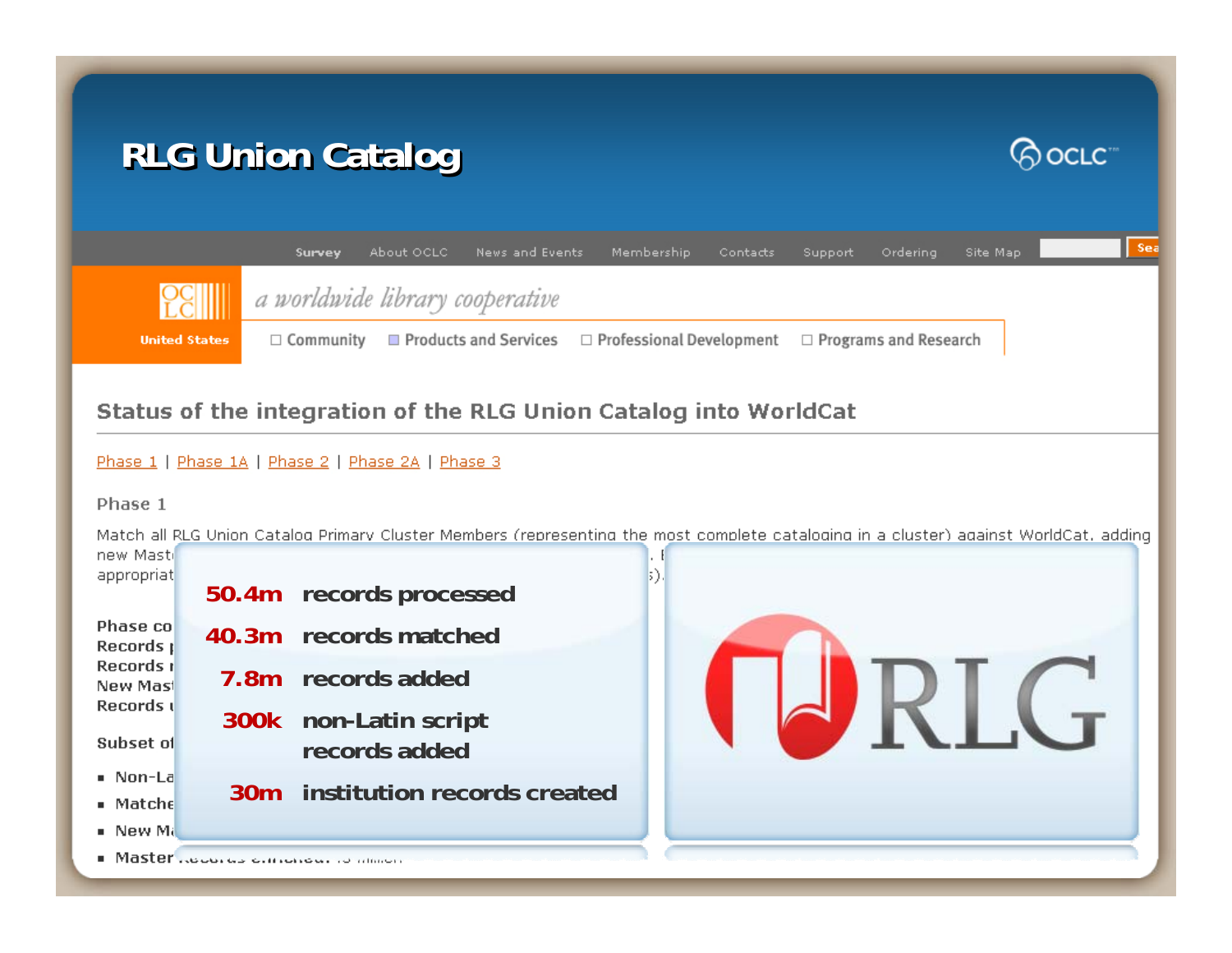# **Multilingual WorldCat Multilingual WorldCat Multilingual WorldCat**



**36%**

**47%**

**\***

**\***

*\*Percentage of Non-English Records*

|                      | 1998:                | 2007:                     |
|----------------------|----------------------|---------------------------|
| <b>Total Records</b> |                      | 37.5 records 86.0 records |
| <b>English</b>       | 23.9 m               | 45.3 m                    |
| French               | 2.3 <sub>m</sub>     | $5.\overline{3}$ m        |
| German               | 2.2 m                | 9.8 m                     |
| Spanish              | 1.6 <sub>m</sub>     | 3.3 <sub>m</sub>          |
| <b>Japanese</b>      | $\overline{.8}$ m    | 1.8 <sub>m</sub>          |
| <b>Russian</b>       | .8 <sub>m</sub>      | 1.5 <sub>m</sub>          |
| <b>Chinese</b>       | .7 <sub>m</sub>      | 2.0 <sub>m</sub>          |
| Italian              | .7 <sub>m</sub>      | 1.4 <sub>m</sub>          |
| Latin                | .3 <sub>m</sub>      | 1.0 <sub>m</sub>          |
| Portuguese           | .3 <sub>m</sub>      | .8 <sub>m</sub>           |
| <b>Dutch</b>         | .2 <sub>m</sub>      | 2.5 <sub>m</sub>          |
| <b>Hebrew</b>        | $.2 \; \overline{m}$ | $.5 \text{ m}$            |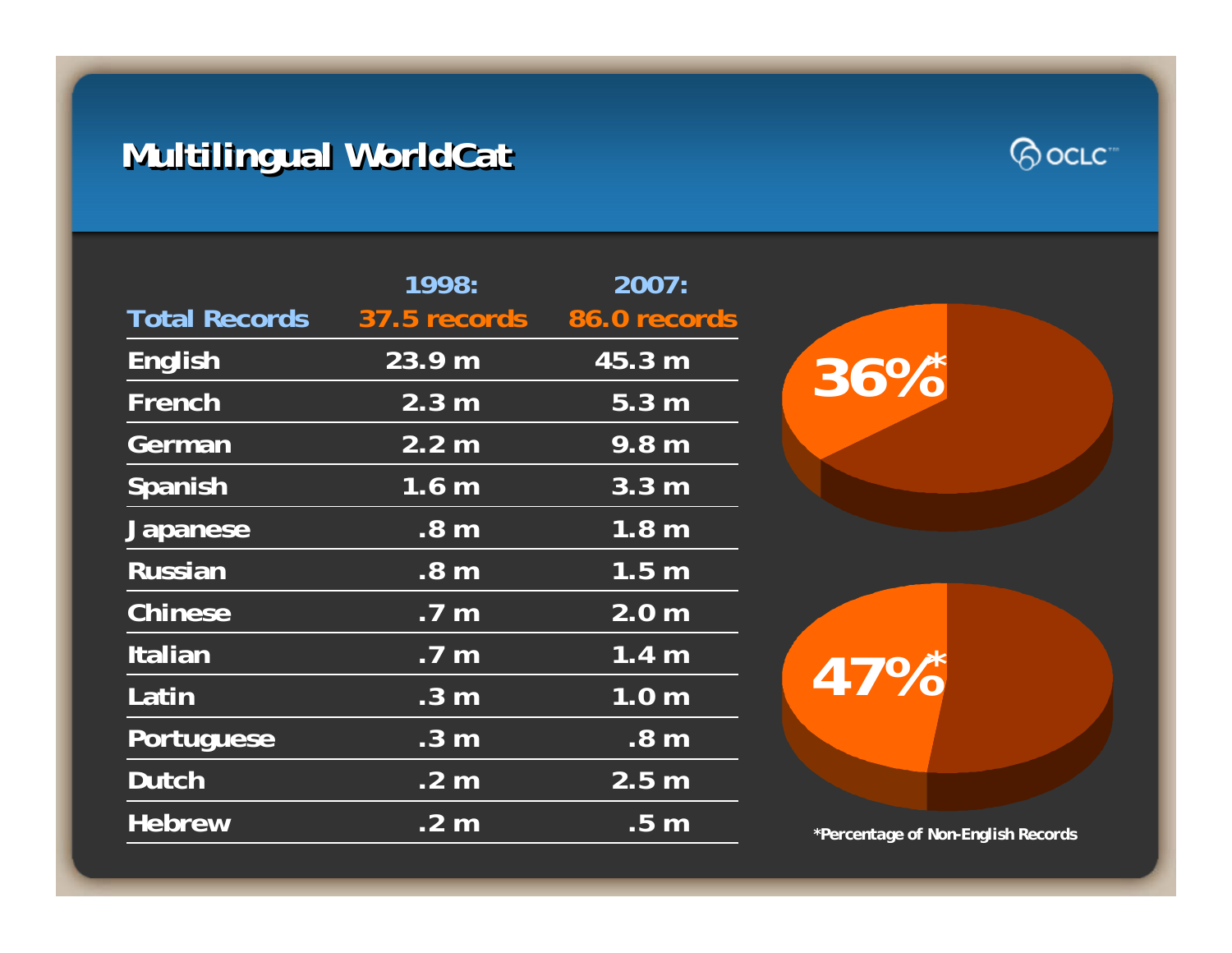# **Pending Batchloads of Non-U.S. Files**



| <b>Bavarian State Library</b>                                | 9.2 <sub>m</sub> |
|--------------------------------------------------------------|------------------|
| Brazilian Institute of Information in Science and Technology | 34 k             |
| <b>Bulgarian Academy of Sciences</b>                         | 2.0 <sub>m</sub> |
| <b>GBV</b>                                                   | 23.0 m           |
| <b>Glasgow University</b>                                    | 1.0 <sub>m</sub> |
| <b>HeBIS</b>                                                 | 5.5 <sub>m</sub> |
| Jewish National and University Library                       | 1.0 <sub>m</sub> |
| <b>National Central Library of Taiwan</b>                    | 3.0 <sub>m</sub> |
| <b>National Library of Australia</b>                         | 12.0 m           |
| <b>National Library of China</b>                             | 1.5 <sub>m</sub> |
| <b>National Library of Mexico</b>                            | 3.0 <sub>m</sub> |
| <b>National Library of New Zealand</b>                       | 8.0 <sub>m</sub> |
| <b>National Library of Sweden</b>                            | 2.0 <sub>m</sub> |
| <b>National Taiwan University</b>                            | 2.4 <sub>m</sub> |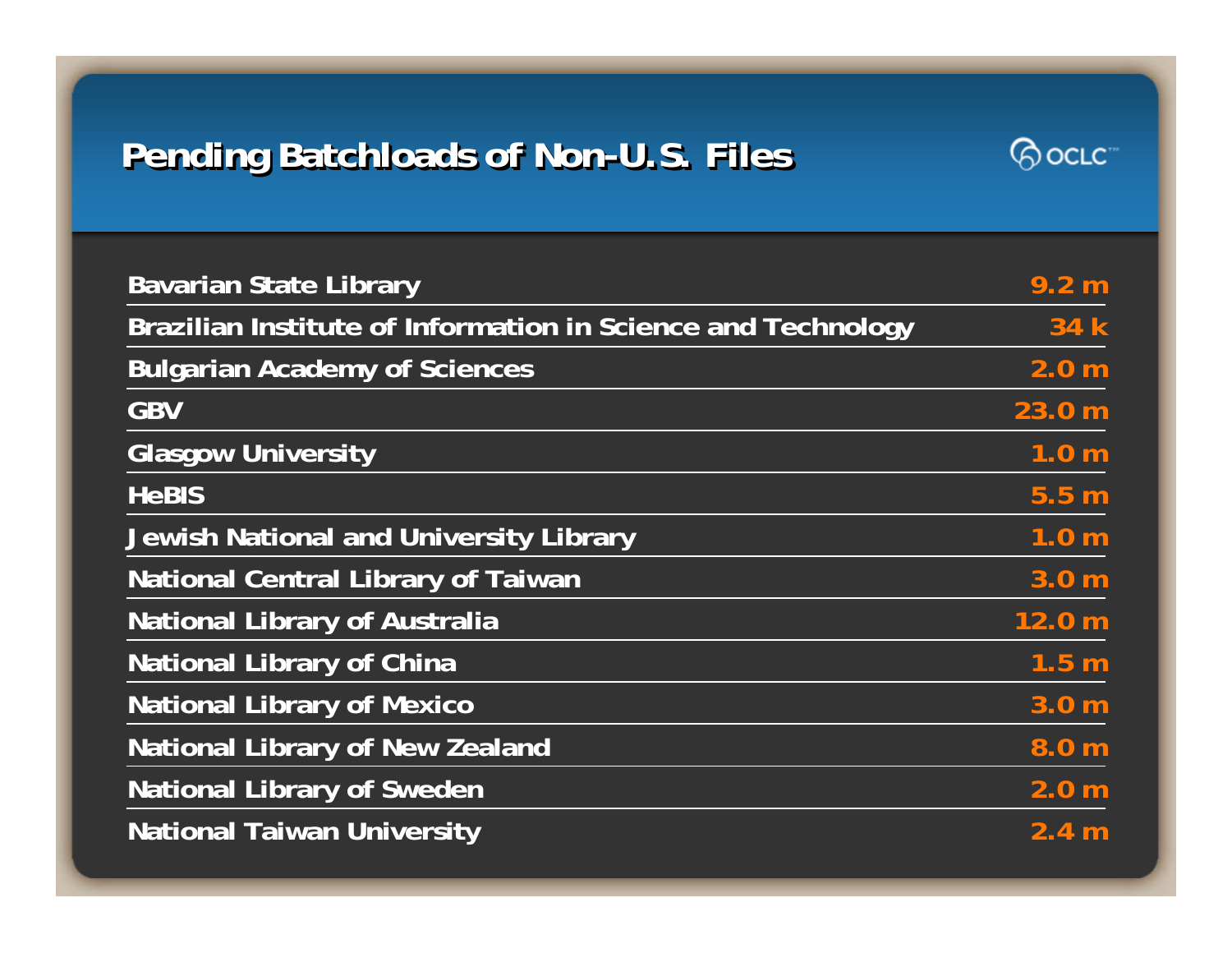#### **WorldCat Local Pilot WorldCat Local Pilot WorldCat Local Pilot**



**Faceted browseEvaluative content FRBRized resultsCitation formatting Relevancy ranking Customized local view**

**Interoperates with local systems for circulation, resource sharing, resolution to full text**

> Search for an item in libraries near you: Enter title, subject or person

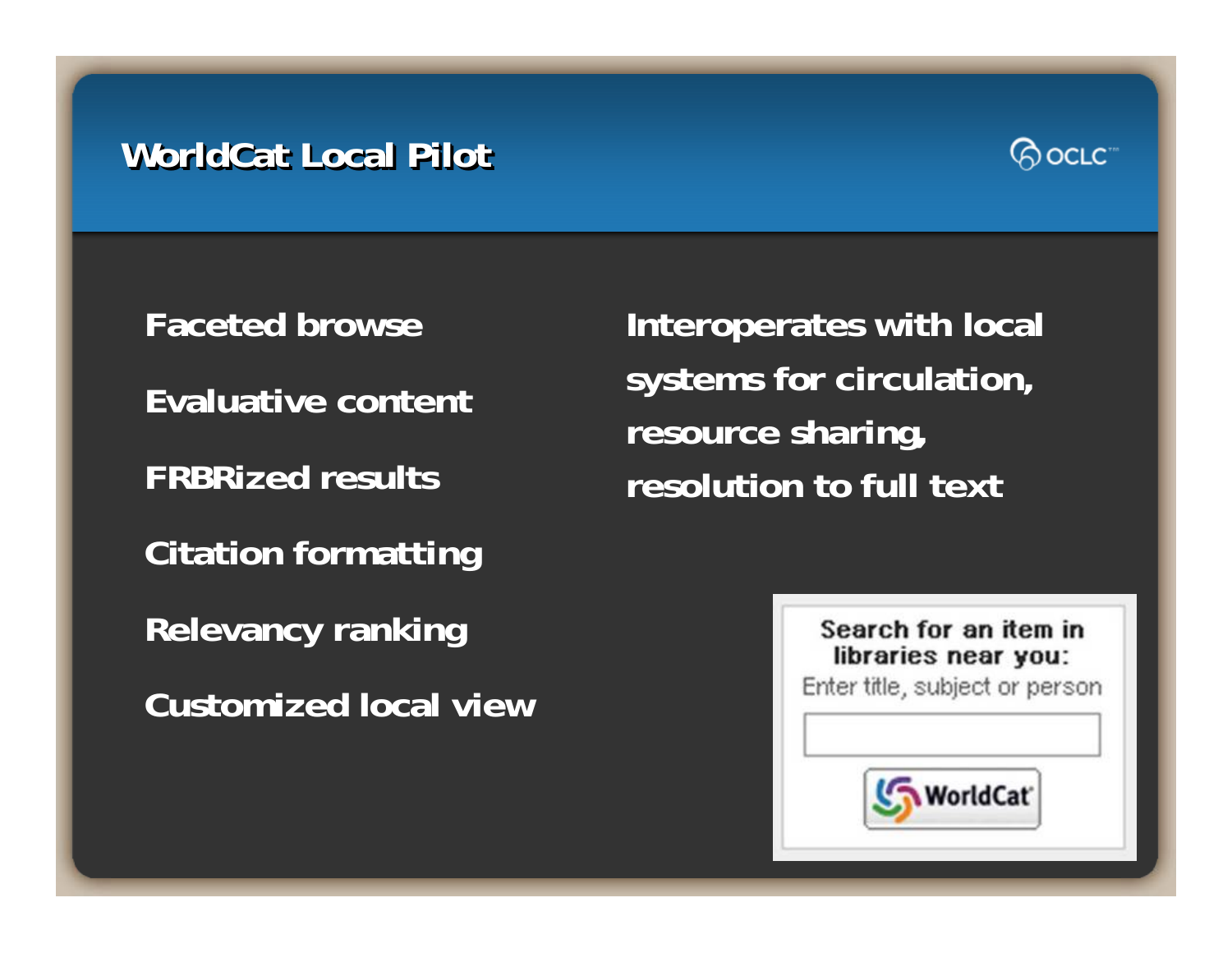## **WorldCat Local Pilot Partners WorldCat Local Pilot Partners WorldCat Local Pilot Partners**



- **University of Washington (April 2007)**
- **Peninsula Library System, California (August 2007)—34 libraries**
- **State of Illinois libraries (September 2007 to February 2008)—13 libraries**
- **The Ohio State University (December 2007)**
- **University of California System Melvyl pilot (Spring 2008)**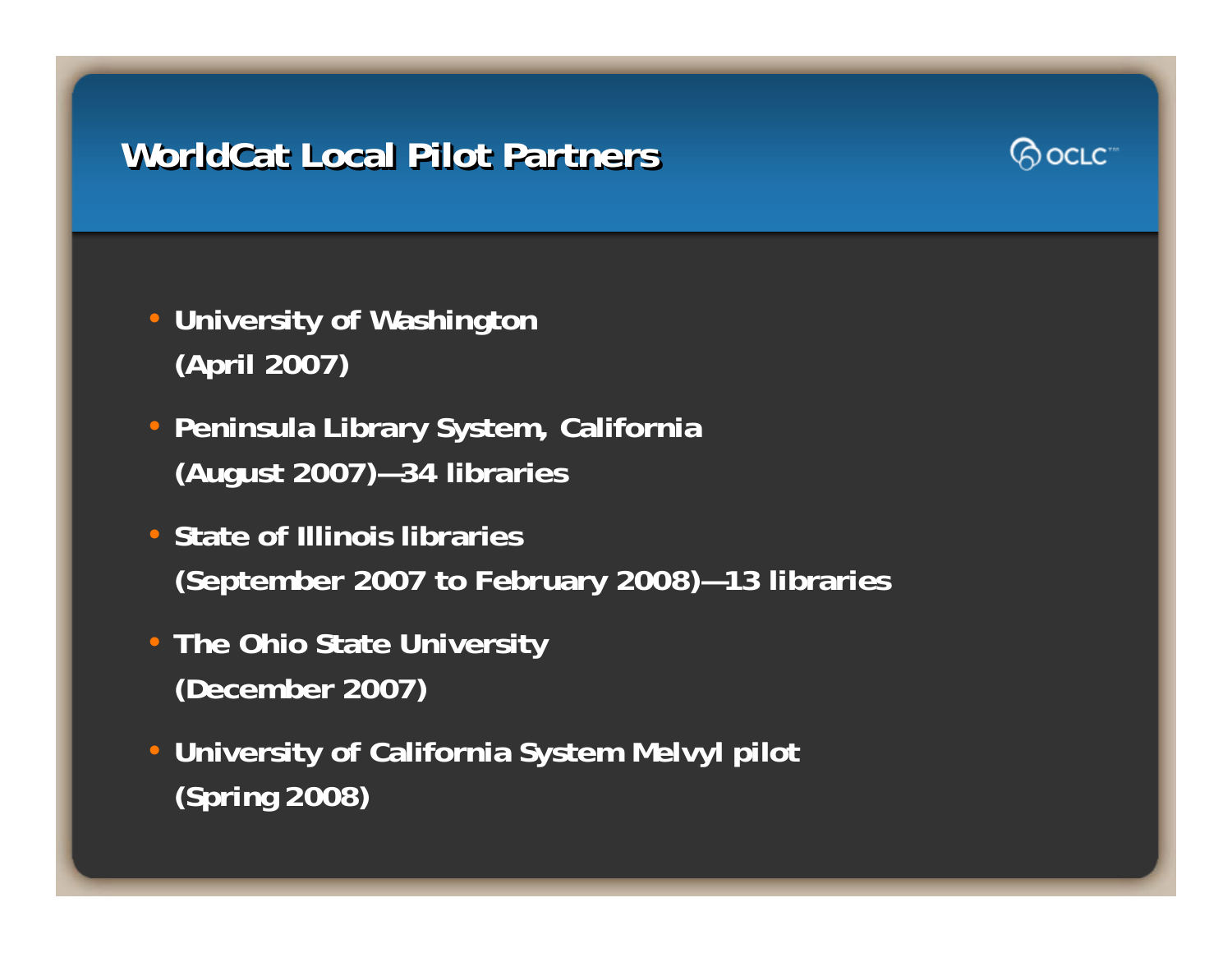# **2000 2000—Strategic Plan —Strategic Plan Strategic Plan**



- **Extend the cooperative**
- **Introduce new services**
- **Transform WorldCat**
- **Build new technological platform**
- **Weave libraries into the Web**

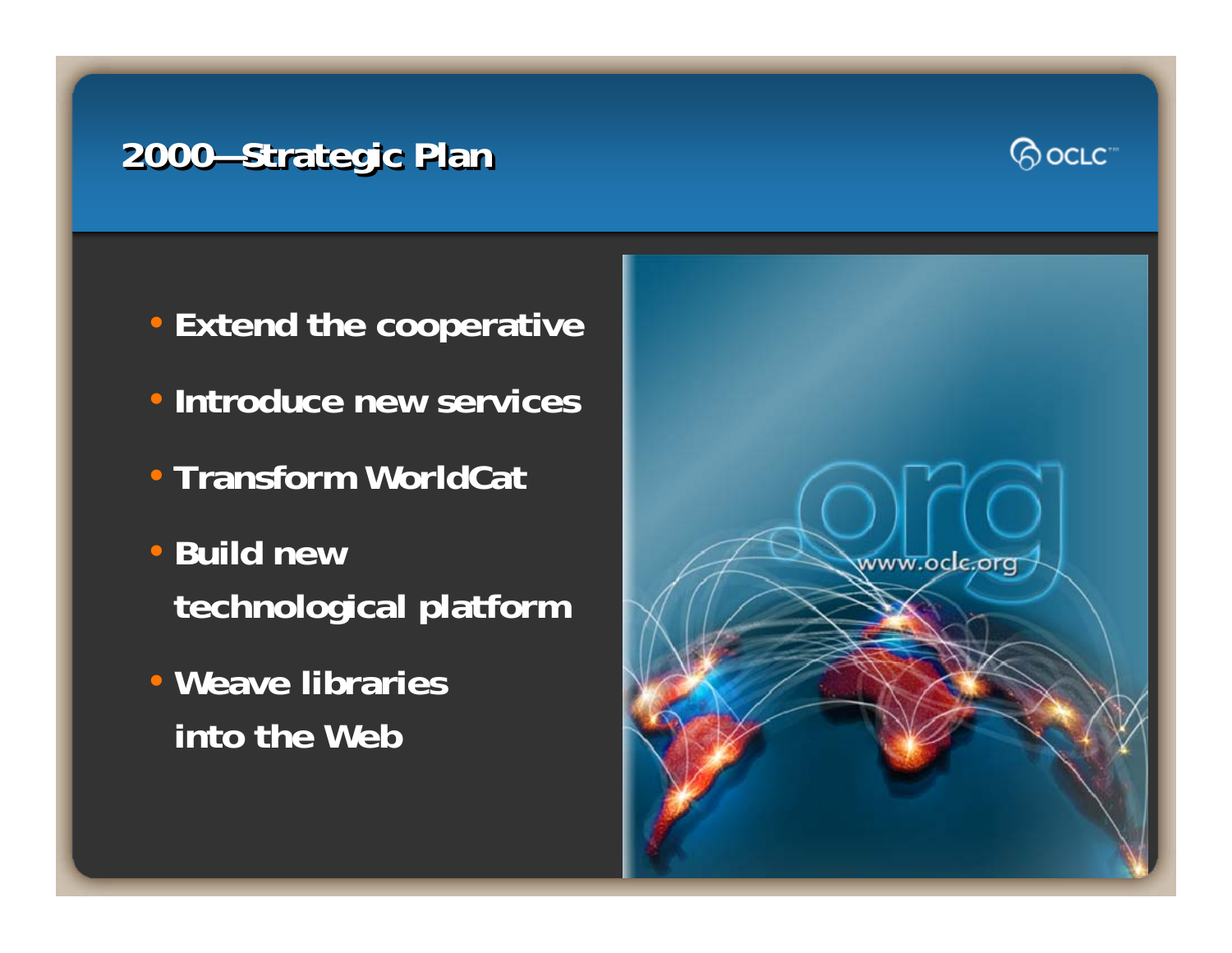# *Going Forward Going Forward Going Forward*



- **Provide a combination of local, group and global nodes that work together seamlessly and symbiotically**
- **Increase the world's access to information and reduce institutional costs of providing that access**